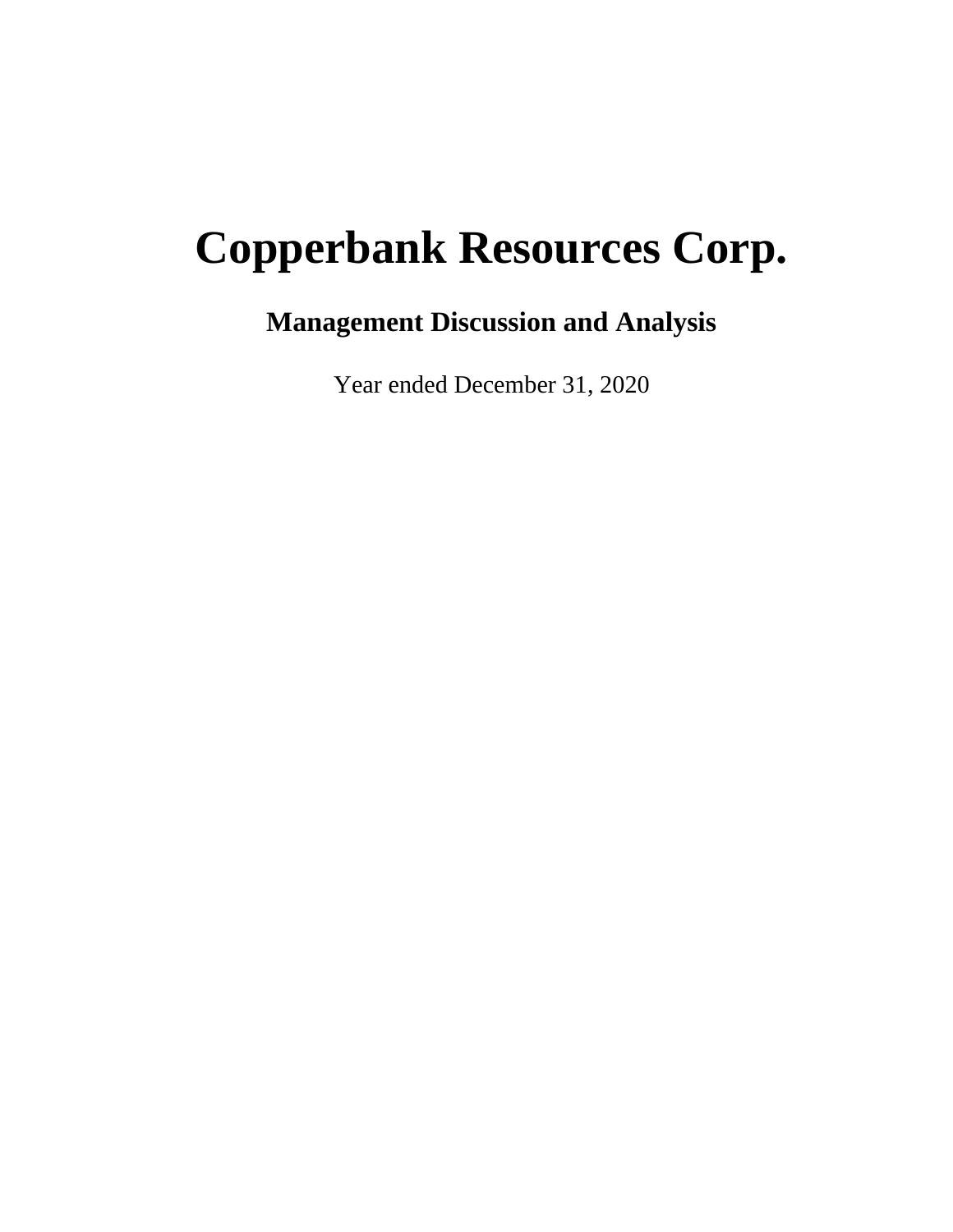#### **Background**

The following discussion and analysis of Copperbank Resources Corp. (the "Company" or "Copperbank") for the year ended December 31 2020 has been prepared as of April 23, 2021 and should be read together with the consolidated financial statements for the same period and related notes attached thereto, which are presented in Canadian dollars and prepared in accordance with International Financial Reporting Standards ("IFRS") as issued by the International Accounting Standards Board ("IASB"). All amounts are stated in Canadian dollar unless otherwise indicated.

Certain statements in this report that are not historical facts are forward-looking statements involving known and unknown risks and uncertainties, which could cause actual results to vary considerably from these statements. Readers are cautioned not to put undue reliance on forward-looking statements.

Additional information of the Company is available on SEDAR at [www.sedar.com](http://www.sedar.com/) and at the Company's website at [www.copperbankcorp.com.](http://www.copperbankcorp.com/)

#### **Description of Business**

Copperbank was incorporated on October 21, 2014 under the Business Corporation Act (British Columbia), whereby 0999279 B.C. Ltd, 1016077 B.C. Ltd., and Choice Gold Corp., were amalgamated as one company as the "Copperbank Resources Corp".

The Company's head office is 1500 - 409 Granville Street, Vancouver, British Columbia, V6C 1T2. The Company's shares are traded on the Canadian Securities Exchange ("CSE") under the symbol "CBK" and its principal business is the acquisition and development of mineral properties. All of the Company's resource properties are located in the U.S.A. and are still in their exploration stages.

The underlying value of the Company's resource properties are entirely dependent on the existence of economically recoverable reserves, on the ability of the Company to obtain the necessary financing and permits to complete development, and upon future profitable production.

#### **Corporate Update**

**On July 8, 2020, the Company consolidated its outstanding common shares on 4-to-1 basis. All the presentation of number of shares, warrants, stock options in this MD&A have been retrospectively adjusted to this share consolidation.** 

Following is a corporate update of the Company during the year ended December 31, 2020:

On January 23, 2020, 1,250,000 common shares were issued through private placement at \$0.24 per share for gross proceeds of \$300,000.

On February 11, 2020, 791,583 common shares were issued through private placement at \$0.24 per share for gross proceeds of \$189,980.

On February 11, 2020, 250,000 common shares were issued at \$0.28 per share to settle the share issuance obligation of \$70,000 recorded on December 31, 2019.

On May 13, 2020, 337,500 common shares were issued at \$0.24 per share for gross proceeds of \$81,000.

On July 21, 2020, 1,250,000 common shares were issued at \$0.20 per share for gross proceeds of 250,000.

On July 24, 2020, the Company granted 3,800,000 incentive stock options to officers, directors, and consultants with an exercise price of \$0.23 for a period of five years. These options are subject to vesting provisions whereby 25% of the options will vest six months from the date of grant and 25% of every six months thereafter.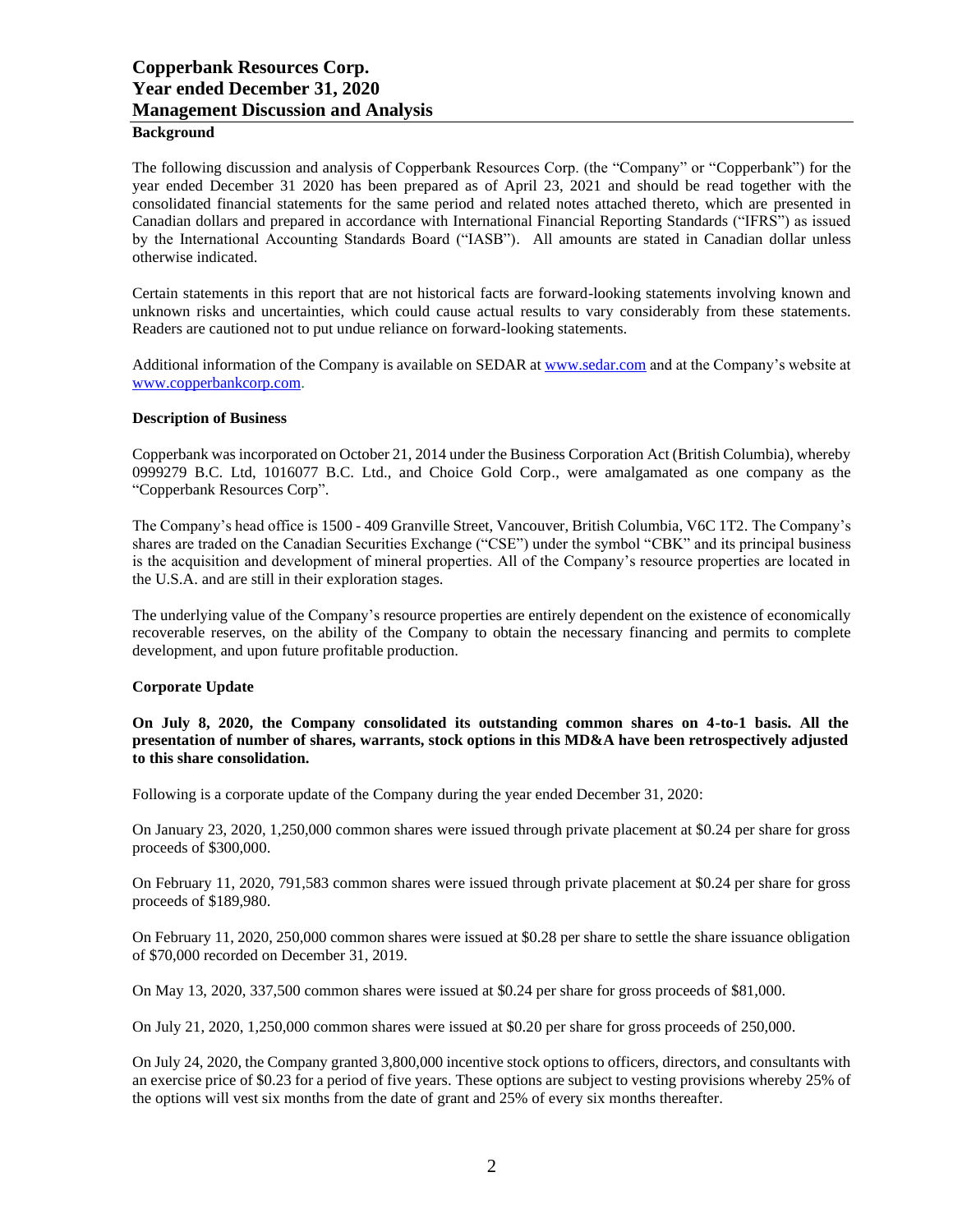Subsequent to the year ended December 31, 2020, the Company had the following significant corporate events:

i) The Company closed a non-brokered private placement for the issuance of 3,592,358 shares, at a price of \$0.35, for total proceeds of \$1,257,325. No finder's fees were paid as part of this private placement.

ii) 262,500 common shares were issued for exercise of options.

iii) The Company paid USD 108,292 in full and final settlement of a note payable outstanding as at December 31, 2020.

#### **Exploration Properties Overview**

*Note: The foregoing historical mineral resource estimate (the "Historical Estimate") was published in a technical report titled "Copper Creek 2012 Mineral Resource Update, Pinal County, Arizona, USA, Technical Report" prepared for Redhawk by Independent Mining Consultants Inc., dated and filed by Redhawk on SEDAR on June 25, 2012. A qualified person (as defined in National Instrument 43-101 ("NI 43-101")), has not done sufficient work to classify the foregoing historical estimate as current mineral resources or reserves, and Copperbank is not treating the estimate as current mineral resources or reserves. The Historical Estimate was calculated using a 0.20% copper equivalent ("CuEq") cut-off grade. The Historical Estimate is based on metal prices of US\$3.00/lb. CuEq and contained within an open pit geometry using industry comparable estimates for direct mining, milling, and G&A costs. The ratios for calculating CuEq are based upon US\$2.75/lb Cu, US\$12.00/lb Mo, and US\$20.00/oz Ag and recoveries of 90% for Cu, 80% for Mo, and 90% for Ag. Because the Historical Estimate was completed relatively recently in 2012 and in compliance with the definitions for mineral resource categorization set out by the Canadian Institute of Mining, Metallurgy and Petroleum, and disclosed in a technical report conforming to the requirements of NI 43-101, Copperbank is of the view that the Historical Estimate is generally reliable and relevant to an evaluation of the property, however Copperbank has not completed any independent verification of the Historical Estimate. In order to verify the Historical Estimate as current, a qualified person (as defined in NI 43-101) would have to conduct a site visit on behalf of Copperbank and complete standard data verification procedures. Copperbank intends to complete additional resource expansion drilling on Copper Creek for purposes of increasing and upgrading the mineral resource prior to completion of a new mineral resource estimate. Subsequent to the Historical Estimate, Redhawk published a technical report titled "Redhawk Copper, Inc., Copper Creek Project, Preliminary Economic Assessment, 25,000 TPD Mill with an Underground Mine for Development of the Copper Creek Resource", prepared by Mr. Joseph M. Keane, P.E.; Mr. Herb Welhener, MMSA-QPM; Mr. Steve Milne, P.E.; Mr. Gene Muller, P.E; Mr. David Nicholas and SGS Metcon/KD Engineering dated July 25, 2013, amended October 28, 2013 (the "PEA Technical Report"). The PEA Technical Report contained a mineral resource estimate that related solely to the portion of the Copper Creek deposit amenable to underground mining pursuant to the mine plan set out in the PEA Technical Report, using a 0.55% CuEq cut-off, which consisted of Indicated resources totaling approximately 2.1 billion lbs CuEq (132.0 million tons @ 0.79% CuEq) plus an Inferred resource of approximately 1.1 billion lbs CuEq (74.1 million tons @ 0.74% CuEq) based on metal prices of US\$3.00/lb CuEq The ratios for calculating CuEq are based upon US\$2.75/lb Cu, US\$12.00/lb Mo, and US\$20.00/oz Ag and recoveries of 90% for Cu, 80% for Mo, and 90% for Ag.*

The Company acquired the Copper Creek Project ("Copper Creek") through the acquisition of Redhawk Resources Inc. ("Redhawk") in the third quarter of 2018. The Copper Creek Project located in Arizona, represents a further continuation of the Company's copper consolidation business model.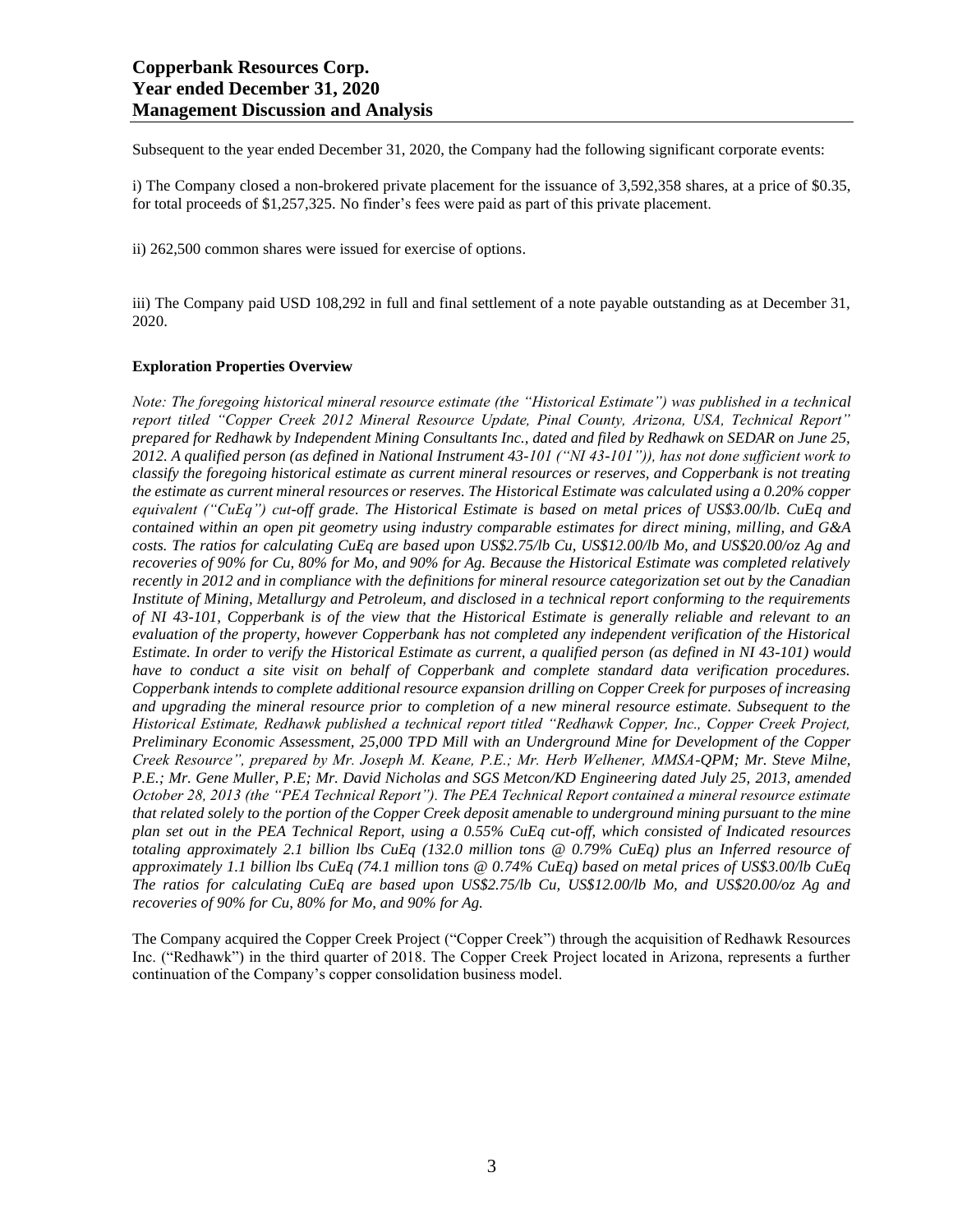As at December 31, the Company had two active copper development projects in the United States:

1) **Copper Creek Project** –The Copper Creek copper-molybdenum project consists of approximately 16 square miles of contiguous patented and unpatented mining claims and state prospecting permits, located near San Manuel, Arizona, about 110km north-east of Tucson and proximal to existing significant mining projects in the region, including Freeport-McMoRan's Miami, Morenci and Safford projects, Rio Tinto 's Resolution project, Capstone's Pinto Valley project and Hudbay's Rosemont project. The Company's combined post-Transaction asset base is located in Nevada and Arizona, within supportive communities in mining friendly jurisdictions with a long-standing history of mining.

In December 2020 independent consultants joined members of CopperBank's technical team for an initial site visit to the Copper Creek Project. Subsequent visits were made in the first quarter of 2021 and resulted in initial targets for a proposed multi-phase drill program that is envisioned to take place in the future subject to market conditions.

The Company's portfolio of copper assets possesses the following attributes:

• Pipeline of growth assets with prospective exploration potential: Redhawk's Copper Creek project, along with Copperbank's existing Contact copper project, all possess untested exploration upside to further add to existing resources while presenting additional opportunities for optimization.

• Premier copper optionality company: The business combination will create a leading copper focused explorer and developer during a time of encouraging supply and demand fundamentals.

• In-state development and capital markets experience: Senior management of Copperbank have a proven track record of systematically advancing projects through the development phase, inclusive of permitting, and possess considerable capital markets experience.

• Strategic platform for further consolidation: The Transaction results in a strengthened platform to continue to evaluate and consolidate additional prospective, domestic copper projects and other energy metals assets in the United States and elsewhere in the Americas.

• Significant copper resources: In addition to the estimated mineral resources on Copperbank's current properties, the Copper Creek project hosts historic mineral resources, including estimated Measured & Indicated resources of approximately 4.4 billion pounds of copper (a total of 501.2 million tons at 0.44% copper, consisting of Measured resources of 45.5 million tons at 0.72% copper, and Indicated resources of 456.7 million tons at 0.42% copper) plus additional Inferred resources of approximately 3.3 billion pounds of copper (481.3 million tons at 0.34% copper). For additional information on the foregoing historical mineral resource estimate, including cautions for the reader, see below detail note.

2) **The Contact Project** - The Contact Project was the object of a historical pre-feasibility study in 2013 over the eastern portion of the property by the Company predecessor and encloses an historical resource of 141 million tons of 0.22% Cu at a 0.07% Cu cut-off grade. The Company is considering additional infill drilling to follow-up and expand higher grade resources in the area of previously drilled holes EN104 which returned 22 meters of 1.003% copper starting at 44 meters and EN111 that returned 59 meters of 0.698% copper starting at 3 meters. Selected shallow core holes are also intended to obtain material for further metallurgical testing and to provide additional recovery information required for potential mine planning. It is estimated that US\$750,000 will realize these goals. A map of the project can be found in the Corporate Presentation, which can be viewed at the Company's website [www.copperbankcorp.com](http://www.copperbankcorp.com/)

The Company is also considering additional exploration drilling over the prospective Copper Ridge area, located 1.6 kilometers southwest of the main Contact Copper Deposit. High grade rock chip samples released on August 27, 2012 by the previous operator returned grades in excess of 1% copper in grab samples from outcrops with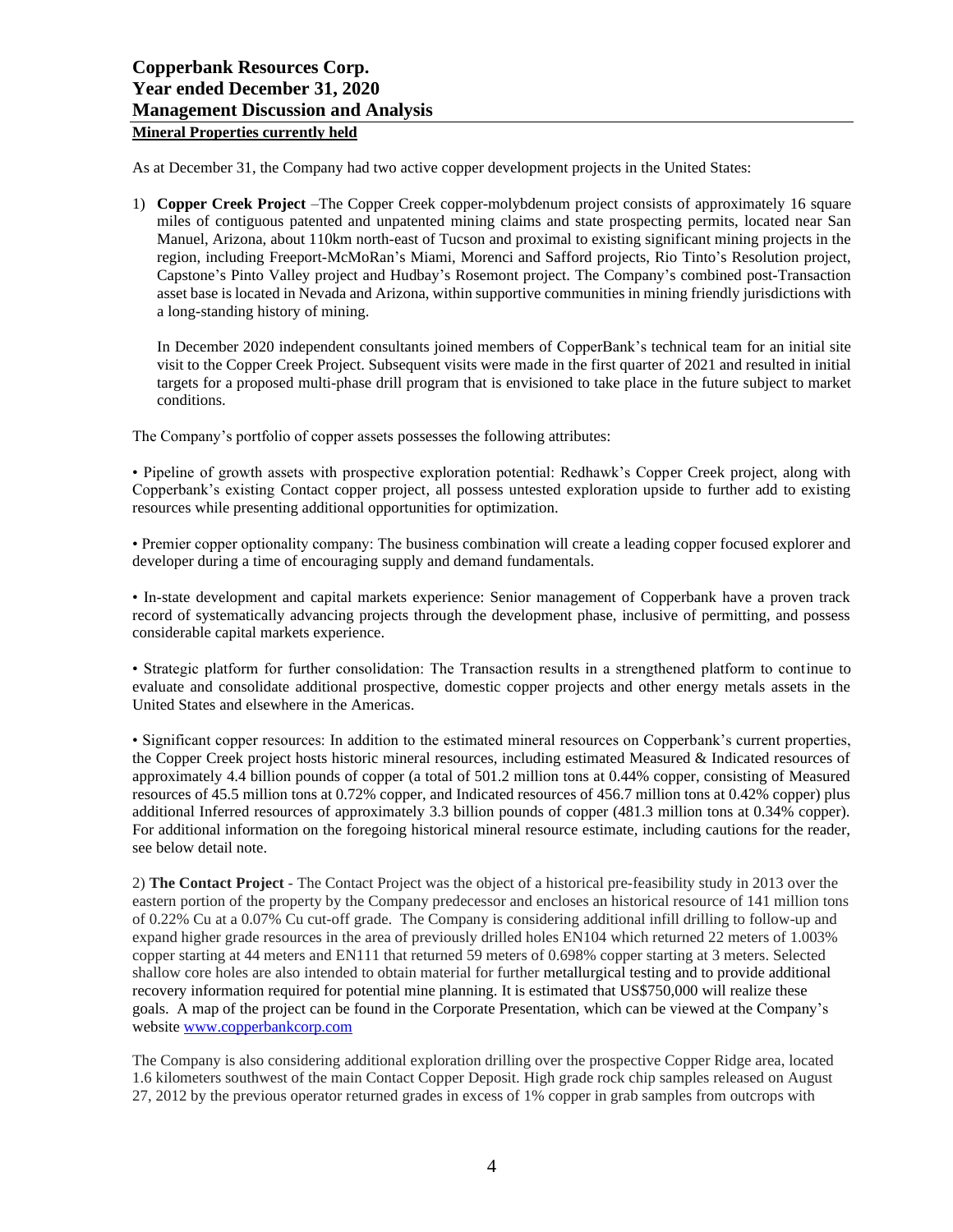visible copper oxide mineralization within a quartz monzonite host rock. The completion of a geophysical survey is being considered prior to the aforementioned drilling.

#### **Selective Annual Information**

The Company's annual financial summary in the last three years is as below:

|                                       | 2020      | 2019      | 2018       |
|---------------------------------------|-----------|-----------|------------|
|                                       | \$        | \$        | \$         |
| Revenues                              |           | ٠         |            |
| Net loss                              | 1,059,681 | 9,105,983 | 1,784,662  |
| Net loss per share, basic and diluted | 0.01      | 0.12      | 0.04       |
| Total assets                          | 5,876,042 | 5,675,714 | 13,115,324 |
| Total long term liabilities           |           | -         |            |

The Company is an exploration company that does not have revenue since inception, The Company's results are not subject to seasonality. Loss in 2019 is higher as the Company recorded a non-recurring impairment charges of \$7.7 million on its Pyramid Project.

#### **Summary of Quarterly Results**

All of the Company's resource properties are in their exploration stage. The Company has not had revenue from inception and does not expect to have revenue in the near future. The Company's operating result is not seasonal in nature and has been mainly related to the amount of exploration activities in such quarter. The Company's quarterly performance in the latest eight quarters is as follows:

| <b>Q4</b><br>Q3<br>Q <sub>2</sub><br>Q3<br>$\mathbf{O}2$<br><b>Q1</b><br>Q <sub>4</sub><br>\$<br>\$<br>\$<br>\$<br>\$<br>¢<br>\$<br>D<br><b>Revenues</b><br>$\overline{\phantom{0}}$<br>$\overline{\phantom{0}}$<br>$\sim$<br>$\overline{\phantom{0}}$<br>-<br>-<br>$\overline{\phantom{0}}$<br>-<br>373,278<br>385,577<br>148,483<br>506,932<br>255,918<br>7,986,351<br><b>Net Loss</b><br>148,348<br>360,777<br>Loss per |           | 2020 |      |      | 2019 |      |      |      |      |
|----------------------------------------------------------------------------------------------------------------------------------------------------------------------------------------------------------------------------------------------------------------------------------------------------------------------------------------------------------------------------------------------------------------------------|-----------|------|------|------|------|------|------|------|------|
|                                                                                                                                                                                                                                                                                                                                                                                                                            |           |      |      |      |      |      |      |      |      |
|                                                                                                                                                                                                                                                                                                                                                                                                                            |           |      |      |      |      |      |      |      |      |
|                                                                                                                                                                                                                                                                                                                                                                                                                            |           |      |      |      |      |      |      |      |      |
|                                                                                                                                                                                                                                                                                                                                                                                                                            |           |      |      |      |      |      |      |      |      |
|                                                                                                                                                                                                                                                                                                                                                                                                                            |           |      |      |      |      |      |      |      |      |
|                                                                                                                                                                                                                                                                                                                                                                                                                            | share (i) | 0.00 | 0.01 | 0.00 | 0.00 | 0.11 | 0.00 | 0.00 | 0.01 |

**(i) Loss per share - basic and diluted**

The Company's quarterly historical results were not subject to seasonality. The loss during the quarter ended December 31, 2019 was higher than average as the Company recorded a non-recurring impairment charge of \$7.7 million on its Pyramid Project on December 31, 2019. The higher than average loss incurred during the third quarter of 2020 was mainly due to a non-recurring impairment charge of \$176,515 incurred in this quarter.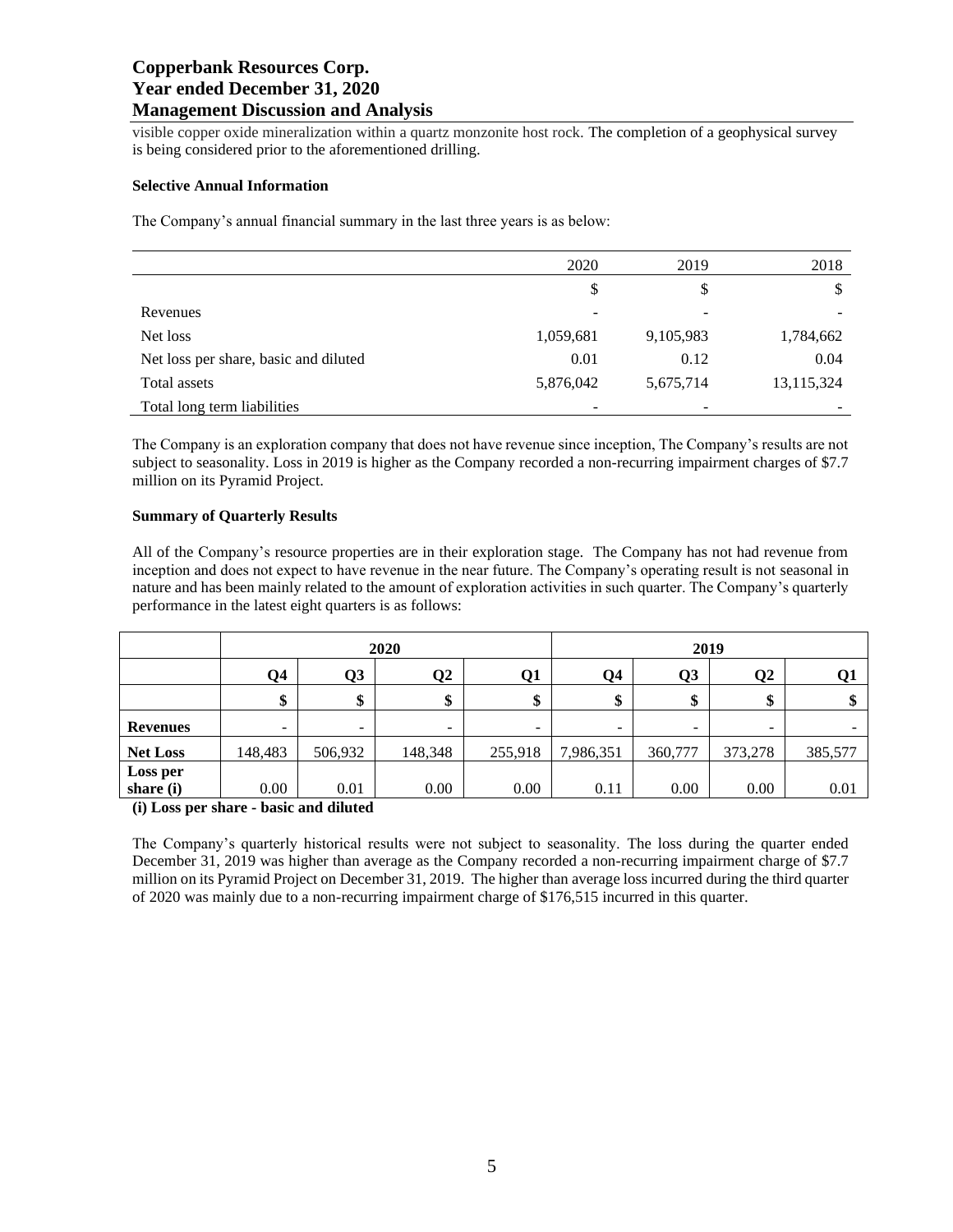## **Performance Summary**

### Comparison between fiscal 2020 and 2019

| Year ended December 31, 2020                       | Ref          | 2020        | 2019        |
|----------------------------------------------------|--------------|-------------|-------------|
|                                                    |              | \$          | \$          |
| <b>EXPENSES</b>                                    |              |             |             |
| Amortization                                       |              | 13,622      | 14,818      |
| Consulting and management fees                     | a            | 303,345     | 478,183     |
| Mineral property maintenance and consulting        |              | 87,759      | 51,544      |
| Filing fees and shareholders' services             |              | 27,278      | 33,237      |
| Insurance                                          |              | 10,533      | 12,044      |
| Office and interest expenses                       |              | 81,147      | 90,757      |
| Professional fees                                  |              | 78,975      | 84,808      |
| Promotion, advertisement and shareholder relations | b            | 84,586      | 143,573     |
| Rental                                             |              | 16,687      | 23,143      |
| Share-based compensation                           | $\mathbf{C}$ | 302,594     | 407,181     |
| Travel                                             |              | 41,512      | 70,171      |
| Loss from operations                               |              | (1,048,038) | (1,409,459) |
| Foreign exchange                                   |              | (3,107)     | (22, 158)   |
| Gain from disposition of property and equipment    | d            | 107,968     | 8,859       |
| Gain on accounts payable write off                 |              | 60,011      |             |
| Impairment of resources properties                 |              | (176, 515)  | (7,683,225) |
| Net loss                                           |              | (1,059,681) | (9,105,983) |

*a. Consulting and management fees decreased as management has curtailled their management fees during 2020 to improve the Company's liquidity.* 

*b. Promotion, advertisement and shareholder relationship expenditures varies from time to time depend on capital market activities.* 

*c. The amount of share-based compensation recorded in a particular period fluctuates from time to time depending on the vesting of options granted.* 

*d. Gain from disposition of property and equipment varies is non-recurring in nature.*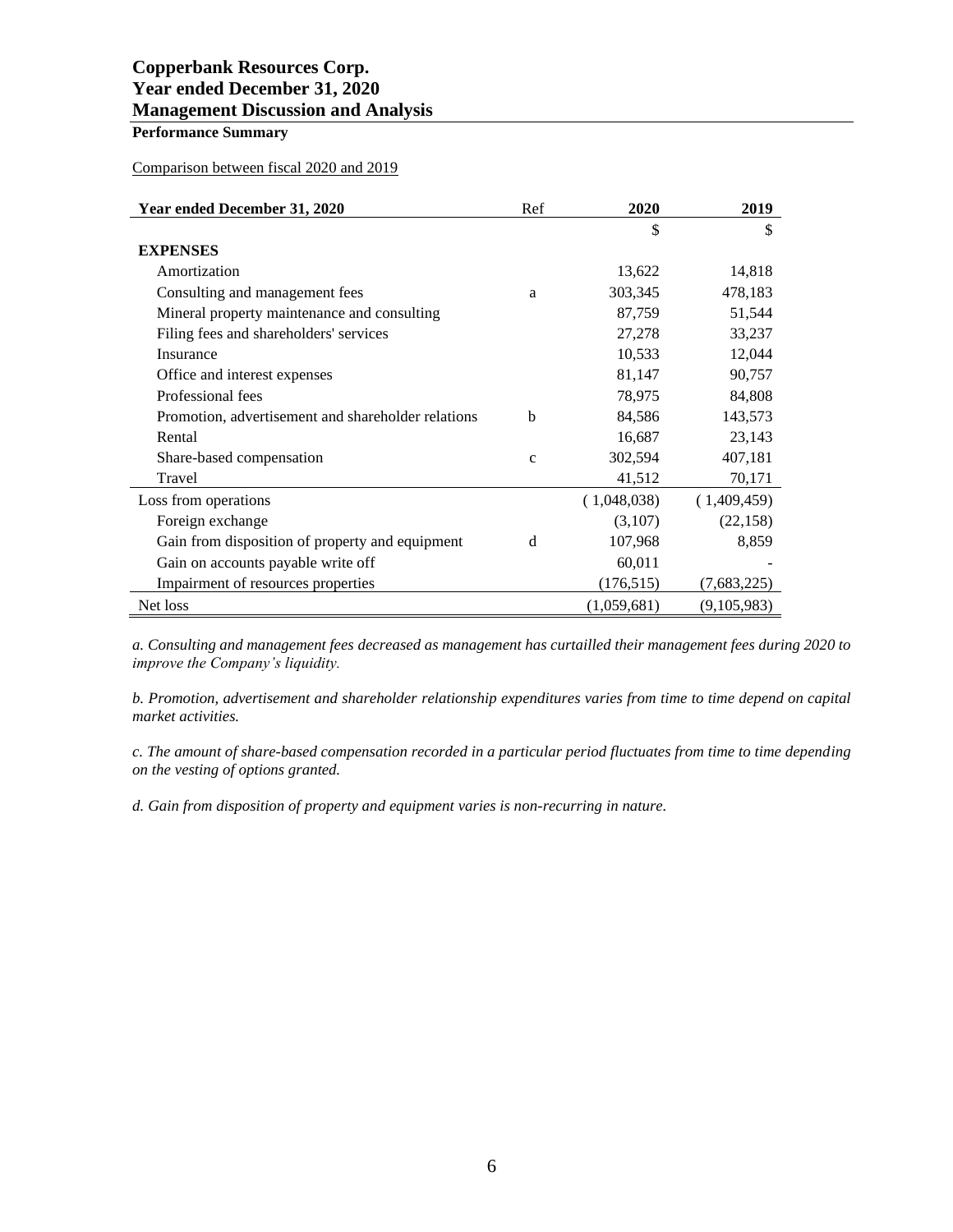Comparison between the fourth quarter of 2020 and 2019

The main components of opertaing expenses and other income are as following:

| Three months ended December 31,                    | <b>Note</b> | 2020       | 2019        |
|----------------------------------------------------|-------------|------------|-------------|
|                                                    |             |            |             |
| <b>EXPENSES</b>                                    |             |            |             |
| Amortization                                       |             | 3,467      | 3,387       |
| Consulting and management fees                     |             | 59,590     | 124,228     |
| Mineral property maintenance and consulting        |             | 35,640     | (916)       |
| Filing fees and shareholders' services             |             | 5,485      | 4,202       |
| Insurance                                          |             | 3,546      | 6,491       |
| Office and interest expenses                       |             | 36,691     | 14,652      |
| Professional fees                                  |             | 29,039     | 31,757      |
| Promotion, advertisement and shareholder relations |             | 48,977     | 19,699      |
| Rental                                             |             | 6,989      | 23,143      |
| Share-based compensation                           |             | 96,589     | 41,139      |
| Travel                                             |             | 7,595      | 15,176      |
| Loss from operations                               |             | (333,608)  | (282, 958)  |
| Foreign exchange                                   |             | (3,107)    | (22, 158)   |
| Gain from disposition of property and equipment    |             | 107,968    | 1,990       |
| Gain on accounts payable write off                 |             | 60,011     |             |
| Impairment of resources properties                 |             | 20,253     | (7,683,225) |
| Net loss                                           |             | (148, 483) | (7,986,351) |

*The major movements for the three-month period are similar to those for the year ended December 31, 2020.*

#### **Proposed Transactions**

The Company does not have any proposed transactions that are material to disclose.

#### **Liquidity, Capital Resources and Going Concern**

During the year ended December 31, 2020 the Company used \$681,984 in operating activities and \$130,766 in investing activities(use of \$238,734 in resource properties maintenance net of proceeds of \$107,968 from disposition of assets.)

Money received from financing activities was \$820,064 (mainly from share issuance).

The Company is not subject to external restriction in using its capital resources other than the payments under the Contact and the Copper Creek Project.

The Company is a resource exploration stage company, which does not generate any revenue and has been relying on equity-based financing to fund its operations. As at December 31, 2020, the Company was not able to finance its day to day activities from its operations and had a working capital deficiency of \$692,021. In order to eliminate the working capital deficiency and to finance its operations in the next twelve months, the Company raised \$1.26 million through a private placement closed in February 2021. The Company will need to raise addition funding to finance the Company to achieve its long-term business objective.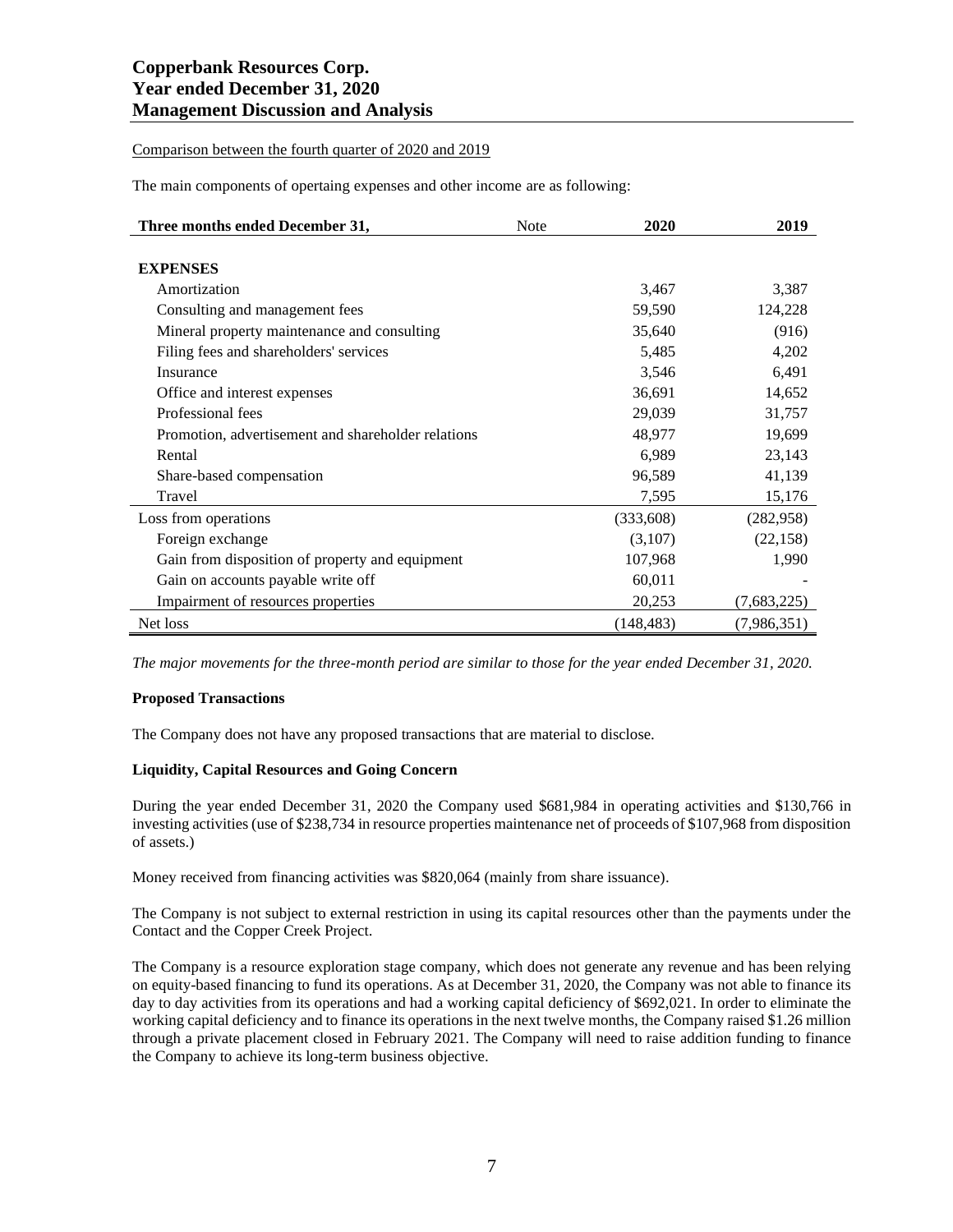Although the Company has a history of obtaining funding when needed in the past, readers are cautioned that there can be no assurance that management's plan to raise further financing will be successful, as it is dependent on prevailing capital market conditions and the continued supports from its related parties.

#### **Related Party Transactions**

During the year ended December 31, 2020 and 2019, the Company incurred the following transactions with key management members and the directors of the Company:

|                              |                      | 2020    | 2019    |
|------------------------------|----------------------|---------|---------|
|                              | Nature               |         |         |
| Key management               | Management fees      | 259,000 | 383.250 |
| Key management and directors | Share-based payments | 200.346 | 294,462 |

As at December 31, 2020, amount due to related parties comprised of amounts owing to key management members of \$88,950 (2019 - \$51,000). Due to related parties has the same terms as the Company's trade payables, which is unsecured and non-interest-bearing and with no specific terms.

#### **Off-Balance Sheet Arrangements**

The Company does not have any off-balance sheet arrangements.

#### **Significant Accounting Policies**

The Company has not changed its accounting policies since its prior year ended December 31, 2019 and has applied accounting policies consistently for all periods presented.

#### **Financial Instruments**

The Company's financial instruments are exposed to several financial and market risks, including credit, interest rate, liquidity and commodity risks. The Company may, or may not, establish from time to time active policies to manage these risks. The Company does not currently have in place any active hedging or derivative trading policies to manage these risks since the Company's management does not believe that the current size, scale and pattern of cash flow of its operations would warrant such hedging activities. There was no change in the management of the financial risks compared to the recent year ended December 31, 2019.

#### **Credit risk**

Credit risk is the risk of potential loss to the Company if the counterparty to a financial instrument fails to meet its contractual obligations.

The financial instruments that potentially subject the Company to a significant concentration of credit risk consist of cash and cash equivalents. The Company mitigates its exposure to credit loss associated with cash and cash equivalents by placing its cash and cash equivalents in a major financial institution. As at December 31, 2020, the Company had cash equivalents of \$2,300 in term deposits (2019 - \$2,300).

#### **Liquidity risk**

Liquidity risk is the risk that the Company may be unable to meet its financial obligations as they fall due or that it will be required to meet them at excessive cost. The Company reviews its working capital position regularly to ensure there is sufficient capital in order to meet short-term business requirements, after taking into account the Company's holdings of cash. The Company's cash is invested in business accounts, which are available on demand. The Company manages its liquidity risk mainly through raising funds from private placements and amounts from related parties.

The Company's operating cash requirements are continuously monitored and adjusted as input variables change. As these variables change, liquidity risks may necessitate the need for the Company to pursue equity issuances, obtain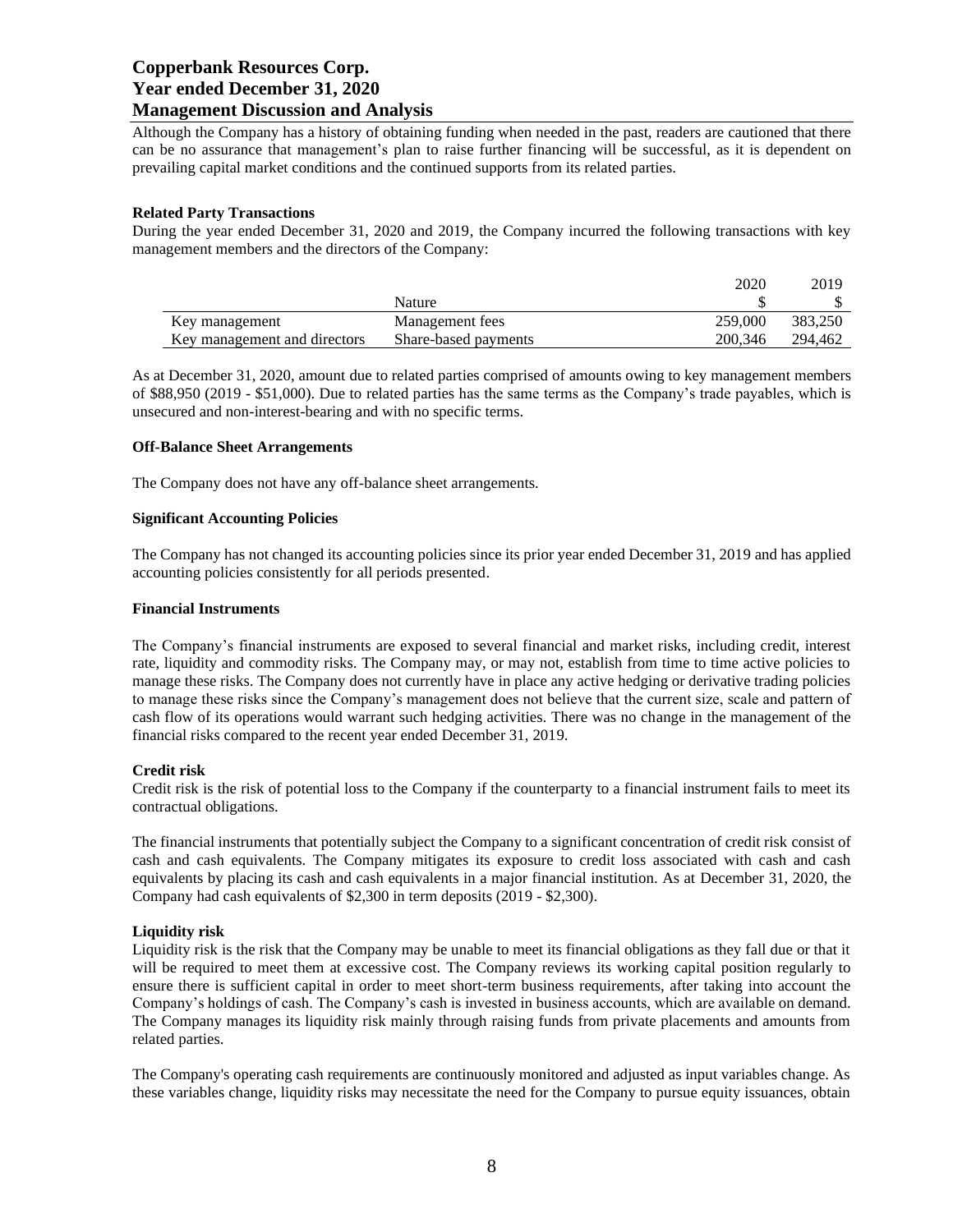project or debt financing, or enter into joint arrangements. There is no assurance that the necessary financing will be available in a timely manner.

#### **Commodity risk**

The Company is subject to commodity price risk arising from the fluctuation of metal price beyond the Company's control. The Company may have difficulties to identify and acquire economically viable projects for the Company to invest in if metal prices are depressed in an extended period.

#### **Interest rate risk**

The Company is exposed to the risk that the value of financial instruments will change due to movements in market interest rates. As of December 31, 2020, the Company did not have variable interest-bearing debt with long-term maturities, and therefore does not believe that interest rate risk is significant. The Company does not use derivative instruments to reduce its interest rate risk as the Company's management believes that the likely financial impact of interest rate changes does not justify using derivatives.

#### **Foreign currency risk**

Foreign currency risk is the risk that the fair value of the Company's assets and liabilities will fluctuate due to changes in foreign exchange rates.

The Company is exposed to foreign currency risk to the extent that monetary assets and liabilities held by the Company are not denominated in its functional currency. The Company does not manage currency risk through hedging or other currency management tools.

As at December 31, 2020 and December 31, 2019, the Company's net exposure to foreign currency risk on its financial instruments is as follows:

|                            | <b>December 31, 2020</b> | <b>December 31, 2019</b> |
|----------------------------|--------------------------|--------------------------|
| Cash                       | US\$ 21.413              | US\$ 3.258               |
| Canadian dollar equivalent | 27.263                   | \$ 4,232                 |

A 5% change in the US dollar against the Canadian dollar at December 31, 2020 would result in a change of approximately \$1,360 in comprehensive loss.

#### **Fair value**

Financial assets and liabilities that are recognized on the statement of financial position at fair value can be classified in a hierarchy that is based on the significance of the inputs used in making the measurements. The levels in the hierarchy are: Level 1 - quoted prices (unadjusted) in active markets for identical assets or liabilities; Level 2 - inputs other than quoted prices included within Level 1 that are observable for the asset or liability, either directly (that is, as prices) or indirectly (that is, derived from prices); and Level 3 - inputs for the asset or liability that are not based on observable market data (that is, unobservable inputs).

The Company does not have financial instruments measured at fair value.

The Company's financial instruments consists of cash and cash equivalents, other receivable, accounts payable and accrued liabilities, and due to related parties which are classified as amortized cost financial instruments. The fair values of these financial instruments approximate their carrying value due to their short-term nature.

#### **Outstanding Share Data**

As of the date of this report, the Company has 81,512,338 common shares outstanding.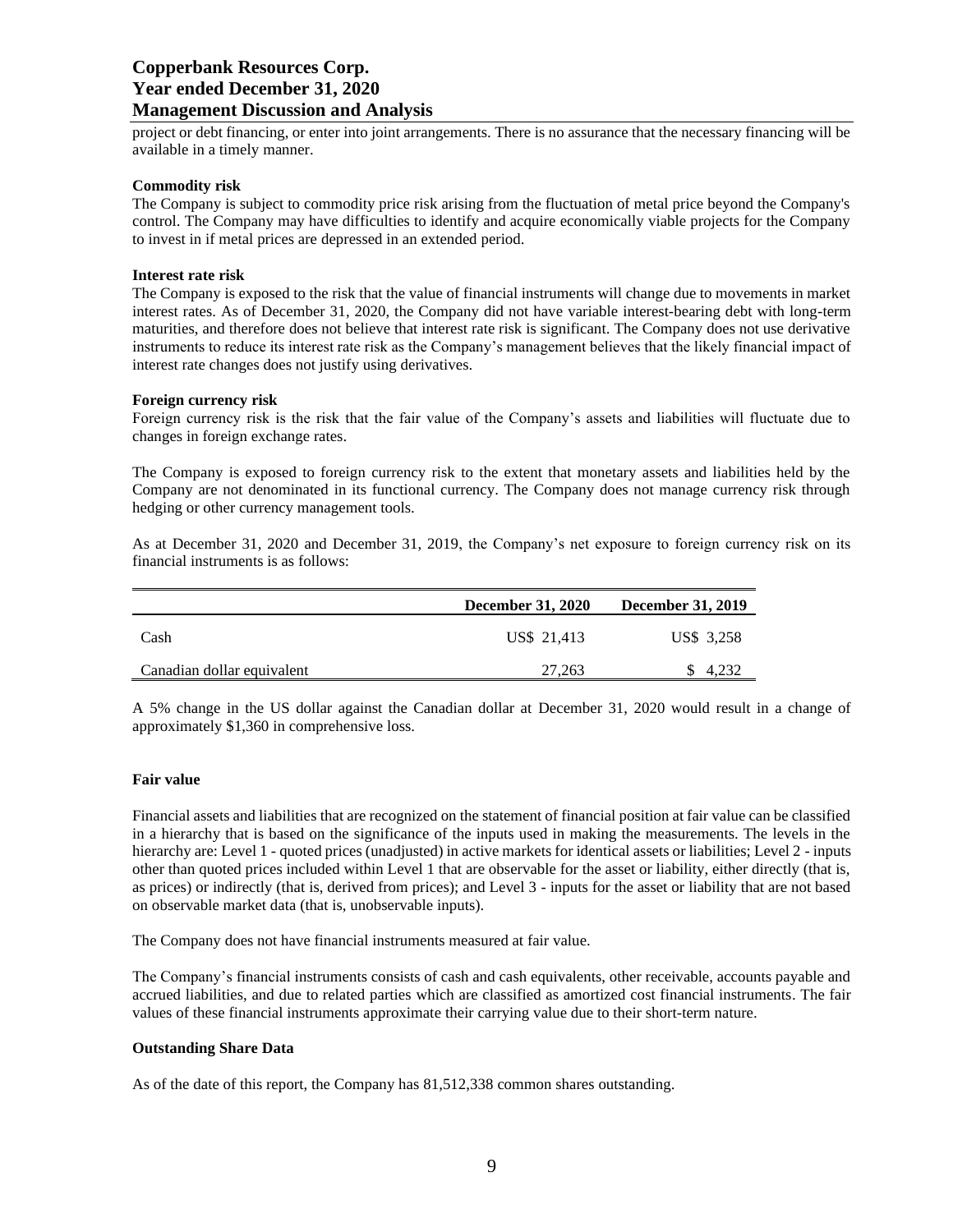#### **Risk Factors**

The principal activity of the Company is mineral exploration which is inherently risky. There is intensive government legislation from state, provincial, federal, municipal and aboriginal governments, surrounding the exploration for and production of minerals from our and any mining operations. Exploration and development is also capital intensive and the Company currently has no source of income. Only the skills of its management and staff in mineral exploration and exploration financing serve to mitigate these risks, and therefore constitute one of the main assets of the Company.

The Company has its cash deposited with a large, federally insured, commercial bank which it believes to be creditworthy. Federal deposit insurance covers deposit balances up to \$100,000.

#### *Title*

Title to mineral properties, as well as the location of boundaries on the grounds may be disputed. Moreover, additional amounts may be required to be paid to surface right owners in connection with any mining development. At all of such properties where there are current or planned exploration activities, the Company believes that it has either contractual, statutory, or common law rights to make such use of the surface as is reasonably necessary relating to those activities. Although the Company believes it has taken reasonable measures to ensure proper title to its properties, there is no guarantee that title to its properties will not be challenged or impaired.

Successful challenges to the title of the Company's properties could impair the development of operations on those properties.

The Company's properties include unpatented mining claims, patented mining claims, and mineral rights on private lands. The Company's properties on unpatented mining claims, is land owned and administered by the U.S. government. A valid unpatented mining claim is an interest in real property that can be bought, sold, mortgaged, devised, leased and taxed, but it is always subject to the paramount title of the U.S. and the rights of third parties to use the surface of the claim in a manner that does not unreasonably interfere with the claimant's activities. Unpatented mining claims are mining claims located and staked on available federal public domain land in accordance with the U.S. General Mining Law of 1872, with dimensions not to exceed 600 feet by 1,500 feet for lode claims (which constitute the great majority of the Company's unpatented mining claims), or 20 acres for placer claims. The process of locating an unpatented mining claim is initiated by the locator. Unpatented mining claims can be staked without any invitation from or grant by the federal government or any state government. A valid unpatented mining claim must include a discovery of valuable minerals. Prior to discovery, however, a mining claimant has a possessory right to conduct mineral exploration and development activities on the claim. The locator of a valid unpatented mining claim has the right to explore for, develop and mine minerals discovered on the claim, subject to compliance with the annual maintenance requirements of the U.S. Federal Land Policy and Management Act of 1976 which currently requires timely payment of an annual maintenance fee in order to maintain an unpatented mining claim.

Unpatented mining claims are unique property interests, and are generally considered to be subject to greater title risk than private real property interests because the validity of unpatented mining claims is often uncertain. This uncertainty arises, in part, out of the complex federal and state laws and regulations that supplement the U.S. General Mining Law of 1872. Also, unpatented mining claims and related rights, such as rights to use the surface, are always subject to possible challenges by third parties or contests by the federal government. The validity of an unpatented mining claim, in terms of both its location and its maintenance, is dependent on strict compliance with a complex body of federal and state statutory and decisional law. In addition, there are few public records that definitively control the issues of validity and ownership of unpatented mining claims.

In recent years, the U.S. Congress has considered a number of proposed amendments to the General Mining Law, as well as comprehensive reform legislation. Although no such legislation has been adopted to date, there can be no assurance that such legislation will not be adopted in the future. If ever adopted, such legislation could, among other things, impose royalties on production from currently unpatented mining claims located on federal lands. If such legislation is ever adopted, it could have an adverse impact on earnings from the Company's operations, and it could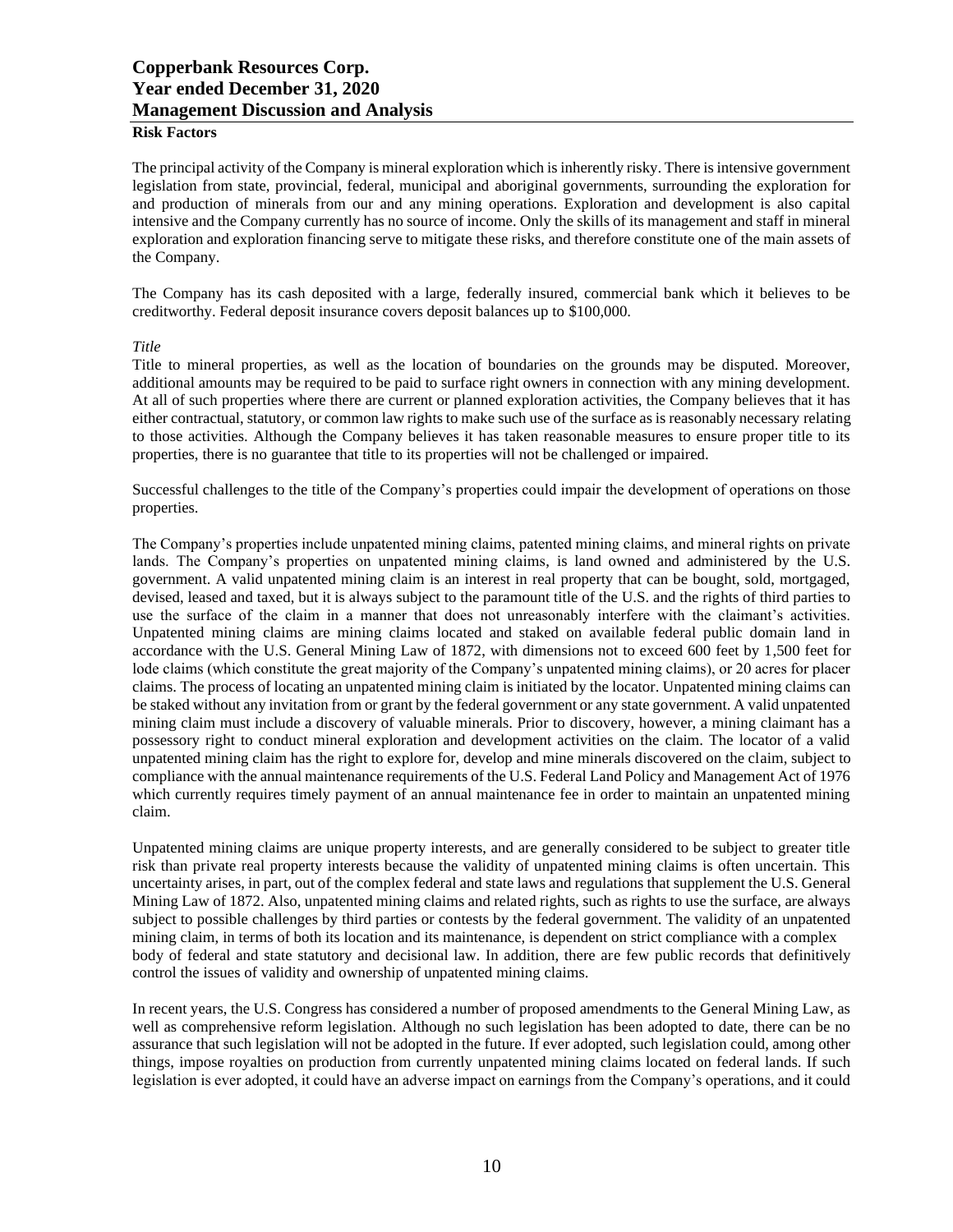reduce estimates of the Company's present resources and the amount of the Company's future exploration and development activity on federal lands.

#### *Permits and Licenses*

Although the Company either currently holds or has applied for or is about to apply for all consents which it requires to carry out its current drilling programs, the Company cannot be certain that it will receive the necessary permits and licenses on acceptable terms or at all, to conduct further exploration and to develop its properties. The failure to obtain such permits, or delays in obtaining such permits could adversely affect the operations of the Company. Government approvals and permits are currently and may in the future be required in connection with the operations of the Company. To the extent such approvals are required and not obtained; the Company may be curtailed or prohibited from continuing its mining operations or from proceeding with planned exploration or development of mineral properties.

#### *Exploration and Development Efforts May Be Unsuccessful*

There is no certainty that the expenditures to be made by the Company in the exploration and development of its properties as described herein will result in discoveries of mineralized material in commercial quantities. Most exploration and development projects do not result in the discovery of commercially mineable ore deposits and no assurance can be given that any level of recovery of ore reserves will in fact be realized or that any identified mineral deposit will ever qualify as a commercially mineable (or viable) ore body which can be legally and economically exploited. Estimates of reserves, mineable deposits and production costs can also be affected by such factors as environmental permitting regulations and requirements, weather, environmental factors, unforeseen technical difficulties, unusual or unexpected geological formations and work interruptions. In addition, the grade of ore ultimately mined may differ from that indicated by drilling results. Short term factors relating to ore reserves, such as the need for orderly development of ore bodies or the processing of new or different grades, may also have an adverse effect on mining operations and on the results of operations. There can be no assurance that minerals recovered in small scale tests will be duplicated in large scale tests under on-site conditions or in production scale. Material changes in ore reserves, grades, stripping ratios or recovery rates may affect the economic viability of any project.

#### *Lack of Cash Flow*

None of the Company's properties have advanced to the commercial production stage and the Company has no history of earnings or cash flow from operations. The Company does not expect to generate material revenue from mining operations or to achieve self-sustaining commercial mining operations for several years.

The Company has paid no dividends on its shares since incorporation and does not anticipate doing so in the foreseeable future. Historically, the only source of funds available to the Company is through the sale of its securities. Future additional equity financing would cause dilution to current shareholders.

#### *No Mineral Resources or Reserves in Production*

The properties in which the Company has an interest or right to earn an interest are in the exploration or predevelopment stages only and are without a known body of ore in commercial production.

#### *Uncertainty of Obtaining Additional Funding Requirements*

Programs planned by the Company may necessitate additional funding, which could cause a dilution of the value of the investment of the shareholders of the Company. The recuperation value of mining properties indicated in the balance sheet depends on the discovery of mineralization that can be profitably exploited and on the Company's capacity to obtain additional funds to realize these programs.

The Company's exploration activities can therefore be interrupted at any moment if the Company is incapable of obtaining the necessary funds in order to continue any additional activities that are necessary and that are not described in the exploration programs outlined in the Company's geological report for its properties.

#### *Mineral Prices May Not Support Corporate Profit*

The mining industry in general is intensely competitive and there is no assurance that, even if commercial quantities of mineral resources are developed, a profitable market will exist for the sale of same. Factors beyond the control of the Company may affect the marketability of any substances discovered. The price of minerals is volatile over short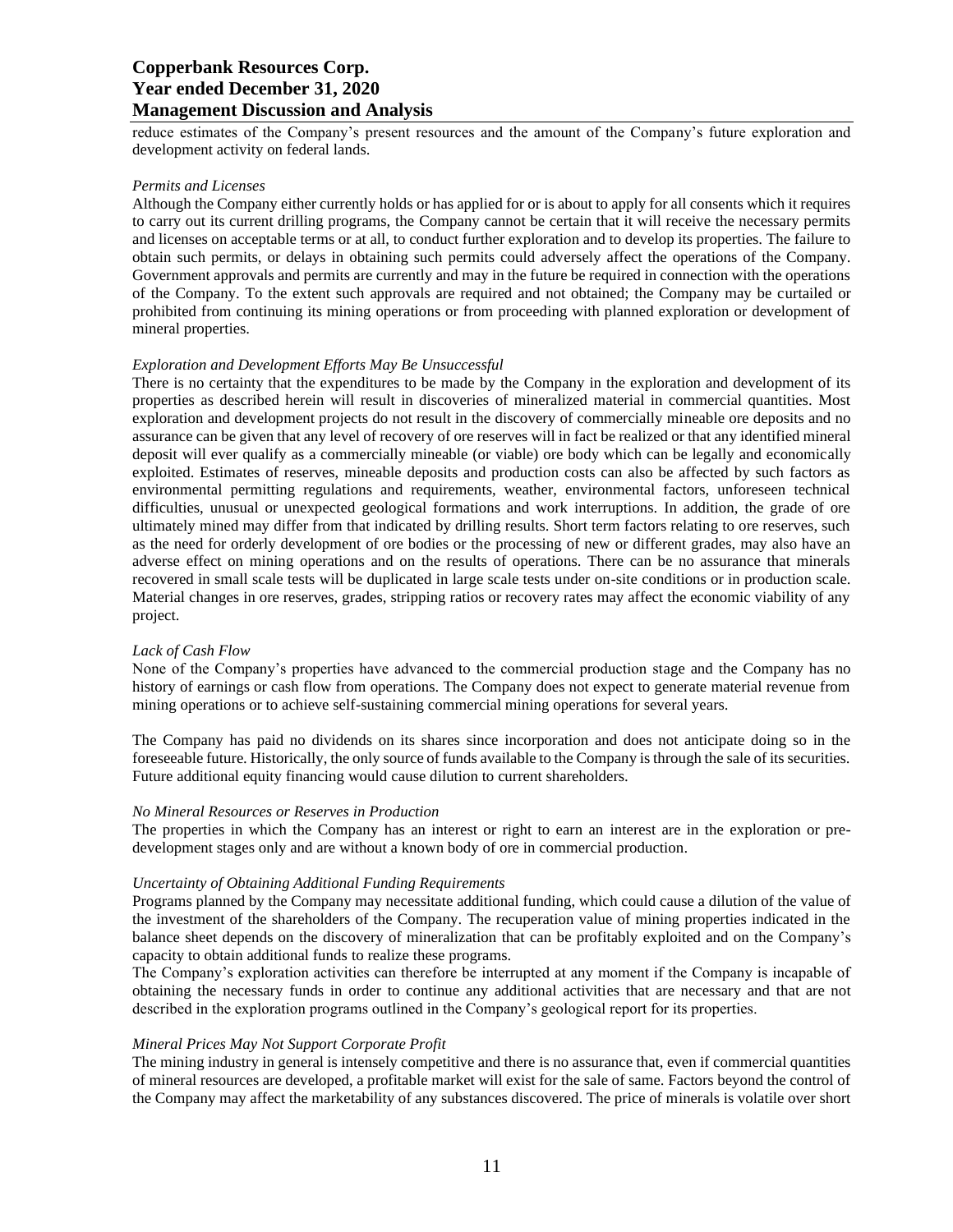periods of time, and is affected by numerous factors beyond the control of the Company, including international, economic and political trends, expectations of inflation, currency exchange fluctuations, interest rates and global or regional consumption patterns, speculative activities and increased production due to improved mining techniques.

#### *Competition*

The mining industry is intensively competitive in all its phases. The Company competes with companies possessing greater financial resources and technical facilities than itself for the acquisition of mineral interests as well as for the recruitment and retention of qualified employees.

#### *Environmental Regulations*

The current and future operations of the Company, including further exploration, development activities and commencement of production on its properties, requires permits from various Canadian and U.S. Federal, Provincial and State governmental authorities.

Such operations are subject to various laws governing land use, the protection of the environment, production, exports, taxes, labor standards, occupational health, waste disposal, toxic substances, mine safety and other matters. There can be no assurance, however, that all permits which the Company may require for construction of mining facilities and conduct of mining operations will be obtainable on reasonable terms. Amendments to current laws, regulations and permits governing operations and activities of mining companies, or more stringent implementation thereof, could have a material adverse impact on the Company and cause increases in capital expenditures, production costs, reduction in levels of production at producing properties, require abandonment or delays in development of new mining properties.

Failure to comply with applicable laws, regulations and permitting requirements may result in enforcement actions thereunder, including orders issued by regulatory or judicial authorities causing operations to cease or be curtailed, and may include corrective measures requiring capital expenditures, installation of additional equipment or remedial actions.

Parties engaged in mining operations may be required to compensate those suffering loss or damage because of the mining activities and may have civil or criminal fines or penalties imposed for violation of applicable laws or regulations.

#### *Uncertainty of Reserves and Mineralization Estimates*

There are numerous uncertainties inherent in estimating proven and probable reserves and mineralization, including many factors beyond the control of the Company. The estimation of reserves and mineralization is a subjective process and the accuracy of any such estimates is a function of the quality of available data and of engineering and geological interpretation and judgment. Results of drilling, metallurgical testing and production and the evaluation of mine plans subsequent to the date of any estimate may justify revision of such estimates. No assurance can be given that the volume and grade of reserves recovered and rates of production will not be less than anticipated. Assumptions about prices are subject to greater uncertainty and metals prices have fluctuated widely in the past. Declines in the market price of base or precious metals also may render reserves or mineralization containing

relatively lower grades of ore uneconomic to exploit. Changes in operating and capital costs and other factors including, but not limited to, short-term operating factors such as the need for sequential development of ore bodies and the processing of new or different ore grades, may materially and adversely affect reserves.

#### *Foreign Operations*

The Company's foreign activities are subject to the risk normally associated with conducting business in foreign countries, including exchange controls and currency fluctuations, limitations on repatriation of earnings, foreign taxation, laws or policies of particular countries, labor practices and disputes, and uncertain political and economic environments, as well as risk of war and civil disturbances, or other risk that could cause exploration or development difficulties or stoppages, restrict the movement of funds or result in the deprivation or loss of contract rights or the taking of property by nationalization or expropriation without fair compensation. Foreign operations could also be adversely impacted by laws and policies affecting foreign trade, investment and taxation. The Company currently has exploration projects located in the U.S.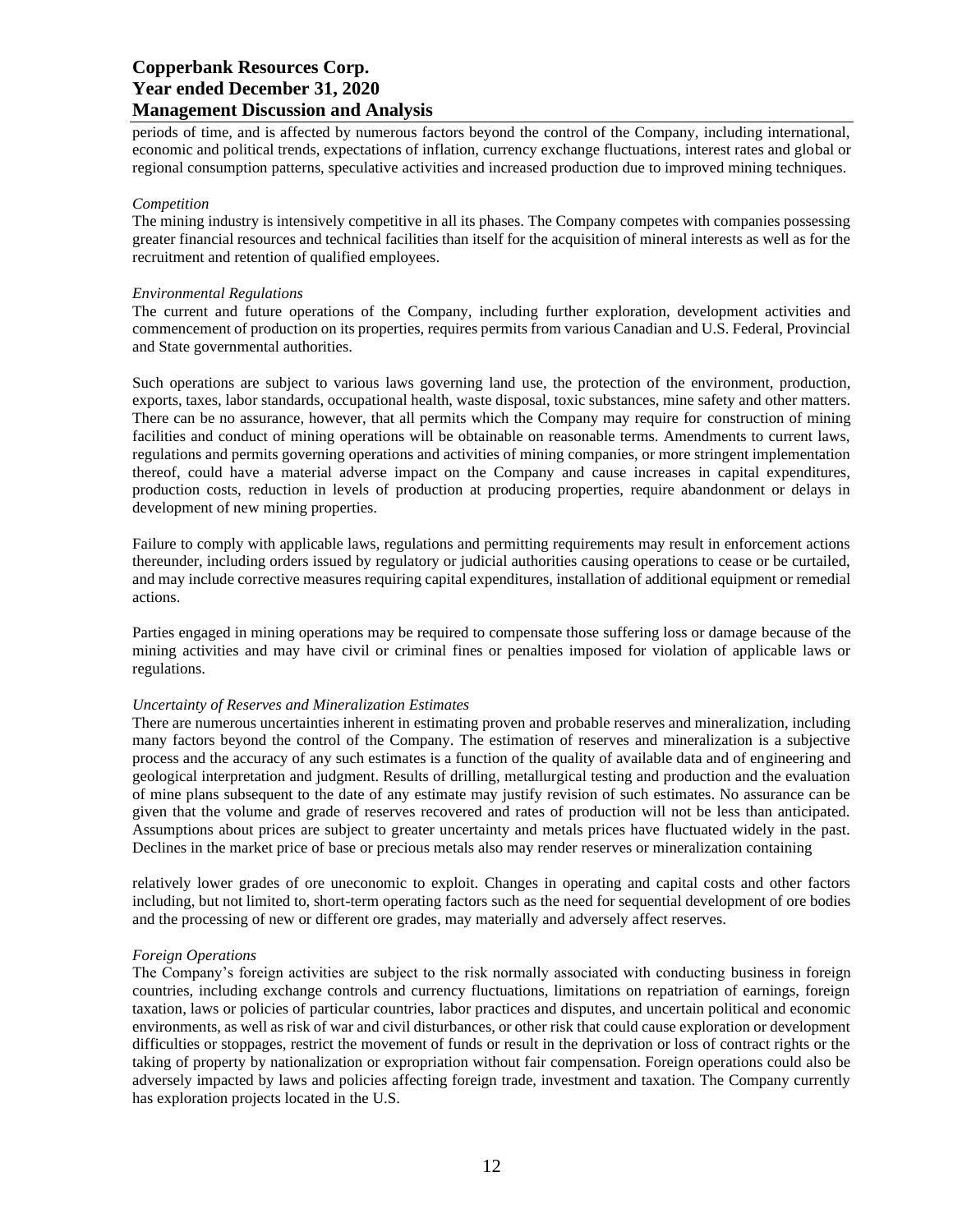#### *Operating Hazards and Risks Associated with the Mining Industry*

Mining operations generally involve a high degree of risk, which even a combination of experience, knowledge and careful evaluation may not be able to overcome. Hazards such as unusual or unexpected formations and other conditions are involved.

Operations in which the Company has direct or indirect interest will be subject to all the hazards and risks normally incidental to exploration, development and production of precious and base metals, any of which could result in work stoppages, damage to or destruction of mines and other producing facilities, damage to life and property, environmental damage and possible legal liability for any or all damage. The Company may become subject to liability for cave-ins and other hazards for which it cannot insure or against which it may elect not to insure where premium costs are disproportionate to the Company's perception of the relevant risks. The payment of such insurance premiums and of such liabilities would reduce the funds available for exploration activities.

#### *Ability to Manage Growth*

Should the Company be successful in its efforts to develop its mineral properties or to raise capital for other mining ventures it will experience significant growth in operations. If this occurs management anticipates that additional expansion will be required to continue development. Any expansion of the Company's business would place further demands on its management, operational capacity and financial resources. The failure to manage growth effectively could have a material adverse effect on the Company's business, financial condition and results of operations.

#### *Lack of a Dividend Policy*

The Company does not presently intend to pay cash dividends in the foreseeable future, as any earnings are expected to be retained for use in developing and expanding its business. However, the actual amount of dividends received from the Company will remain subject to the discretion of the Company's board of directors and will depend on results of operations, cash requirements and prospects of the Company and other factors.

#### *Possible Dilution to Present and Prospective Shareholders*

The Company's plan of operation, in part, contemplates the accomplishment of business negotiations by the issuance of cash, securities of the Company, or a combination of the two, and possibly, incurring debt. Any transaction involving the issuance of previously authorized but unissued common shares, or securities convertible into common shares, would result in dilution, possibly substantial, to present and prospective holders of common shares.

#### *Dependence on Key Personnel*

The Company strongly depends on the business and technical expertise of its management and key personnel. There is little possibility that this dependence will decrease in the near term. As the Company's operations expand, additional general management resources will be required, especially since the Company encounters risks that are inherent in doing business in several countries.

#### *Conflict of Interest*

Certain directors of the Company are also directors, officers or shareholders of other companies that are similarly engaged in the business of acquiring, developing and exploiting natural resource properties. Such associations may give rise to conflicts of interest from time to time. The directors of the Company are required by law to act honestly and in good faith with a view to the best interests of the Company and to disclose any interest which they may have in any project or opportunity of the Company.

If a conflict arises at a meeting of the board of directors, any director in a conflict will disclose his interest and abstain from voting on such matter. In determining whether or not the Company will participate in any project or opportunity, the directors will primarily consider the degree of risk to which the Company may be exposed and its financial position at that time.

#### *Lack of Trading Volume*

The lack of trading volume of the Company's shares reduces the liquidity of an investment in the Company's shares.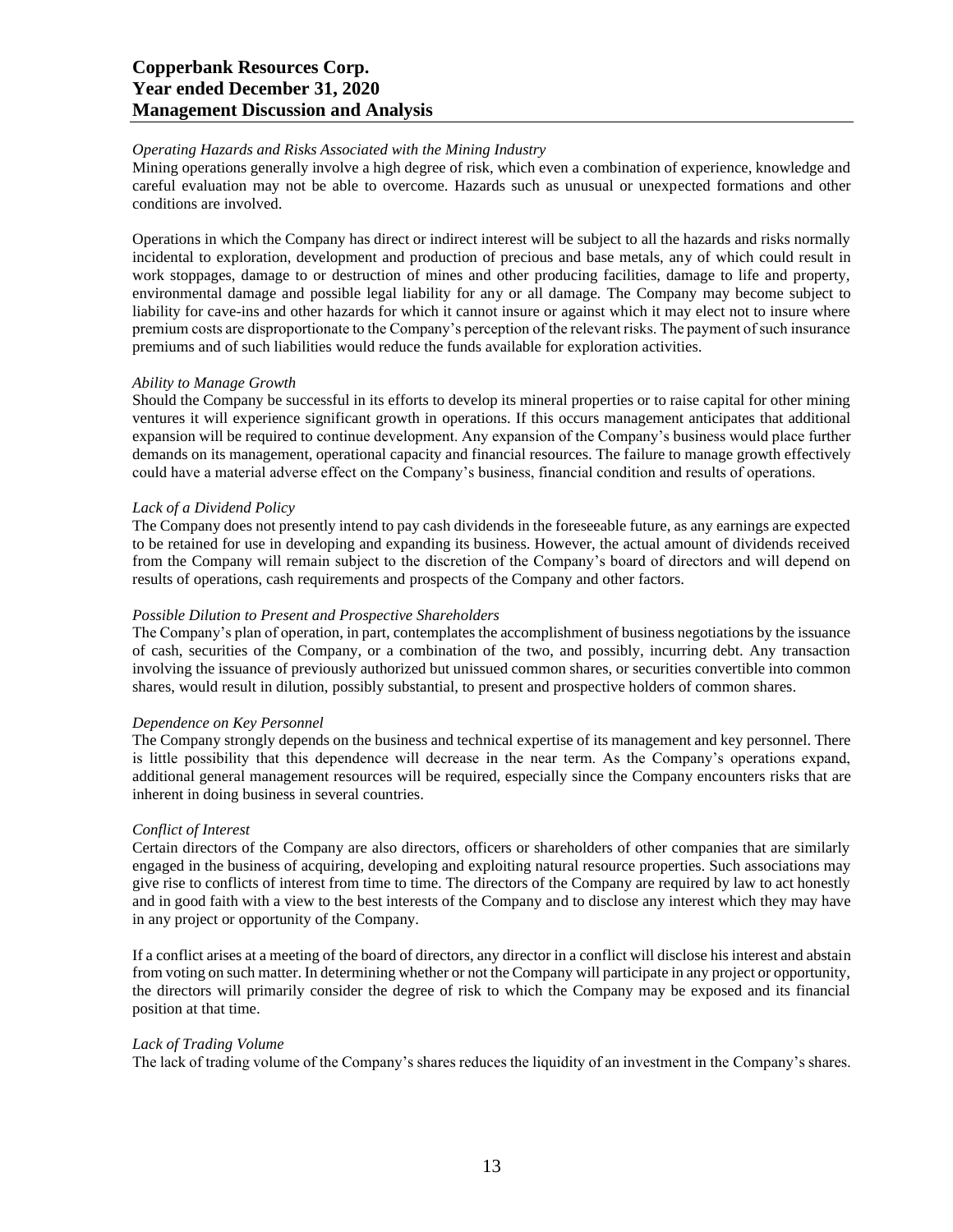#### *Volatility of Share Price*

Market prices for shares of early stage companies are often volatile. Factors such as announcements of mineral discoveries, financial results, and other factors could have a significant effect on the price of the Company's shares.

#### *Infectious Disease Risk*

Since December 31, 2019, the outbreak of the novel strain of coronavirus, specifically identified as "COVID-19", has resulted in governments worldwide enacting emergency measures to combat the spread of the virus. These measures, which include the implementation of travel bans, self-imposed quarantine periods and physical distancing, have caused material disruption to business globally resulting in an economic slowdown. Global equity markets have experienced significant volatility and weakness. The duration and impact of the COVID-19 outbreak is unknown at this time, as is the efficacy of the government and central bank interventions. It is not possible to reliably estimate the length and severity of these developments and the impact on the financial results and condition of the Company in future periods.

#### **Forward Looking Statements**

Certain statements contained in this Management Discussion and Analysis constitute "forward-looking statements". These statements relate to future events or the Company's future performance, business prospects or opportunities. All statements other than statements of historical fact may be forward-looking statements. Forward-looking statements are often, but not always, identified by the use of words such as "seek", "anticipate", "plan", "continue", "estimate", "expect", "may", "project", "predict", "potential", "targeting", "intend", "could", "might", "should", "believe" and similar expressions. Information concerning the interpretation of drill results, mineral resource and reserve estimates and capital cost estimates may also be deemed as forward-looking statements as such information constitutes a prediction of what mineralization might be found to be present and how much capital will be required if and when a project is actually developed. These statements involve known and unknown risks, uncertainties and other factors that may cause actual results or events to differ materially from those anticipated in such forwardlooking statements. The Company believes that the expectations reflected in those forward-looking statements are reasonable, but no assurance can be given that these expectations will prove to be correct and such forward-looking statements included in this Management Discussion and Analysis should not be relied upon. These statements speak only as of the date of this Management Discussion and Analysis. Actual results and developments are likely to differ, and may differ materially, from those expressed or implied by forward-looking statements contained in this Management Discussion and Analysis. Such statements are based on a number of assumptions which may prove to be incorrect, including, but not limited to, assumptions about:

- general business and economic conditions;
- the supply and demand for, deliveries of, and the level and volatility of prices of copper or other mineral commodities under exploration;
- the availability of financing for the Company's exploration and development projects on reasonable terms;
- the ability to procure equipment and operating supplies in sufficient quantities and on a timely basis;
- the ability to attract and retain skilled staff;
- market competition;
- the accuracy of our resource estimate (including, with respect to size, grade and recoverability) and the geological, operational and price assumptions on which it is based; and
- tax benefits and tax rates.

These forward-looking statements involve risks and uncertainties relating to, among other things, risks related to international operations, actual results of current exploration activities, conclusions of economic evaluations, changes in project parameters as plans continue to be refined, as well as those factors discussed in the section "Risk Factors". Factors that could cause actual results to differ materially include, but are not limited to, the risk factors discussed in the section. The Company cautions that the foregoing list of important factors is not exhaustive. Although the Company has attempted to identify important factors that could cause actual results to differ materially from those contained in forward-looking statements, there may be other factors that cause results not to be as anticipated, estimated or intended. There can be no assurance that such statements will prove to be accurate, as actual results and future events could differ materially from those anticipated in such statements. Accordingly, readers